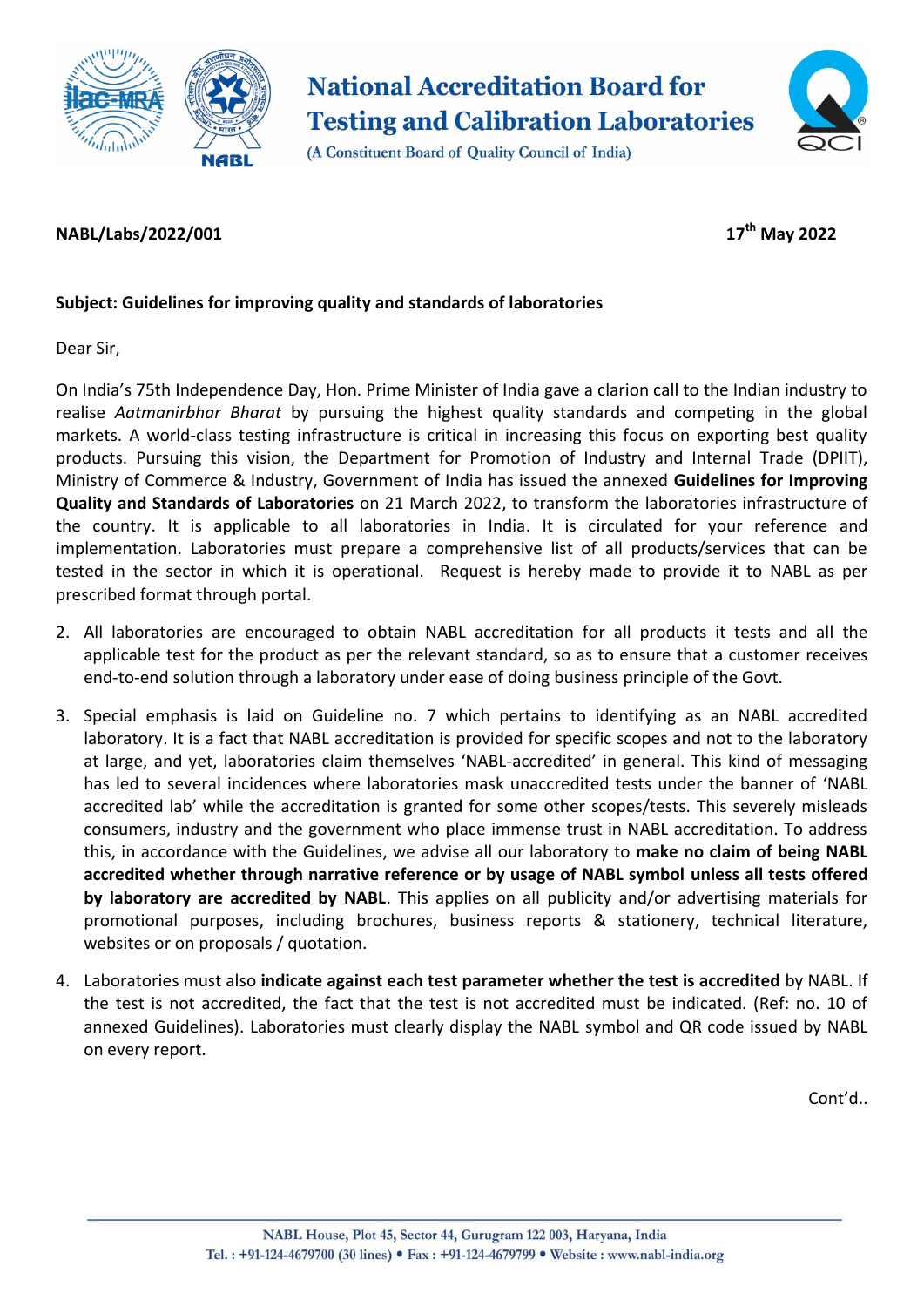- 5. Laboratories are also advised to **pursue end-to-end digitization** and automation of all processes to remove manual intervention over a period of time. Sample receipt, status of testing, reporting results and dispatch can be IT enabled to track the progress of each sample.
- 6. **Laboratories are advised to integrate with NABL's blockchain portal**. All reports must be **uploaded on the blockchain portal**. (Ref: no. 9 of annexed Guidelines). These measures build trust in the consumers about the authenticity of their lab reports. The blockchain portal ensures there is no breach of confidentiality related to the information uploaded by the laboratories.
- 7. Laboratories are also advised to **not indulge in any practice or canvassing in any form to influence the accreditation decision**. (Ref: no. 11 of annexed Guidelines) If any such incidence is found/reported, the accreditation status of the laboratory will be placed under adverse category.
- 8. Calibration laboratories are encouraged to facilitate the testing laboratories by establishing & obtaining accreditation for the parameters for which the accredited facility is not available in the country.
- 9. Any sharing of resources (Equipment, Personnel, CRM, etc.) between the laboratories will be dealt seriously.
- 10. Change in any staff of the Laboratories is to be informed to NABL within 15 days.
- 11. Laboratories have to inform NABL about visits by Regulators and the outcome immediately.

The compliance to the above points is expected from all the laboratories.

NABL has decided that adherence to these Guidelines shall be verified and validated at the time of next surveillance, if scheduled within next 6 months, or at the time of reassessment within the next one year. We are confident that with our joint efforts we can create an impactful testing ecosystem in India. This would be a true indicator of India's ability to become the manufacturing hub of the world by providing reliable accredited laboratories whose outcomes are accepted by the world.

Sincerely,

herentism

(N. Venkateswaran) Chief Executive Officer